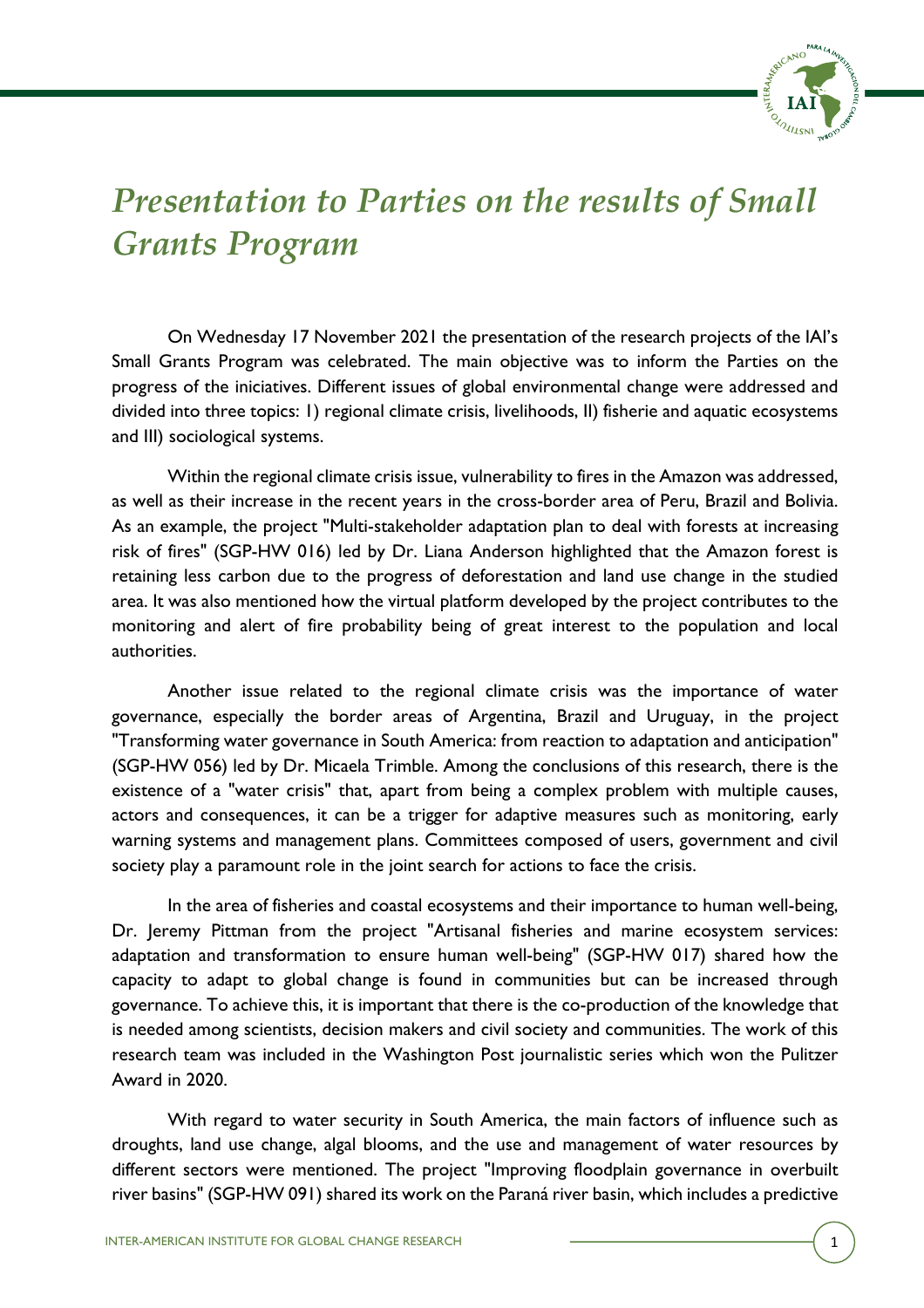

model for the hydroelectric system that shows the tension that global environmental change can generate between the demands of hydroelectric power generation and ecosystem services.

Finally, issues of ecological resilience to global environmental change and how communities perceive and cope with climate change were addressed. Even though, due to COVID-19, the work with remote communities was affected, the thematic group teams "Actors involved in transdisciplinary science and socio-ecological systems" presented the advances of their workshops and preliminary observations. The project "Incorporating local and traditional knowledge systems: New points of view for ecosystem services and transdisciplinary collaborations" (SGP-HW 072) led by Gabriela Alonso Yanez has worked with communities in Chile, Colombia and Uruguay to understand successful cases of participatory biodiversity governance and ecosystem services in protected areas, initiatives for communal conservation and collaborative actions with the private sector. Making use the transdisciplinary approach, they have analysed the strategies of the actors to respond to the challenges of power asymmetry, pluralism in knowledge systems and conflict resolution.

Using ecological information from Argentina, Brazil and Colombia, the project "Socioecological resilience to global environmental change in heterogeneous territories – building a common platform for research and action" (SGP-HW 090) explained how it prepared a comparative baseline of the territory that provides economic, social and geographical variables that could be used to understand similarities and heterogeneities.

## LINKS TO VIDEO PRESENTATIONS

Multi-stakeholder adaptation plan to deal with forests at increasing risk of fires (SGP-HW 016), Dra. Liana Anderson - https://youtu.be/CwZzmV-a1Lo?t=480

Transforming water governance in South America: from reaction to adaptation and anticipation (SGP-HW 056), Dra. Micaela Trimble https://youtu.be/CwZzmV-a1Lo?t=1609

Artisanal fisheries and marine ecosystem services: adaptation and transformation to ensure human well-being (SGP-HW 017), Dr. Jeremy Pittman - https://youtu.be/CwZzmV-a1Lo?t=3140

Improving floodplain governance in overbuilt river basins (SGP-HW 091), Dr. Guilherme Fernandes Marques - https://youtu.be/CwZzmV-a1Lo?t=3973

Socio-ecological resilience to global environmental change in heterogeneous territories – building a common platform for research and action (SGP-HW 090), Dr. Diego Cabrol https://youtu.be/CwZzmV-a1Lo?t=5148

Actors involved in transdisciplinary science and socio-ecological systems (SGP-HW 072), Dra. Gabriela Alonso Yanez, Dra. Lily Peters - https://youtu.be/CwZzmV-a1Lo?t=5990